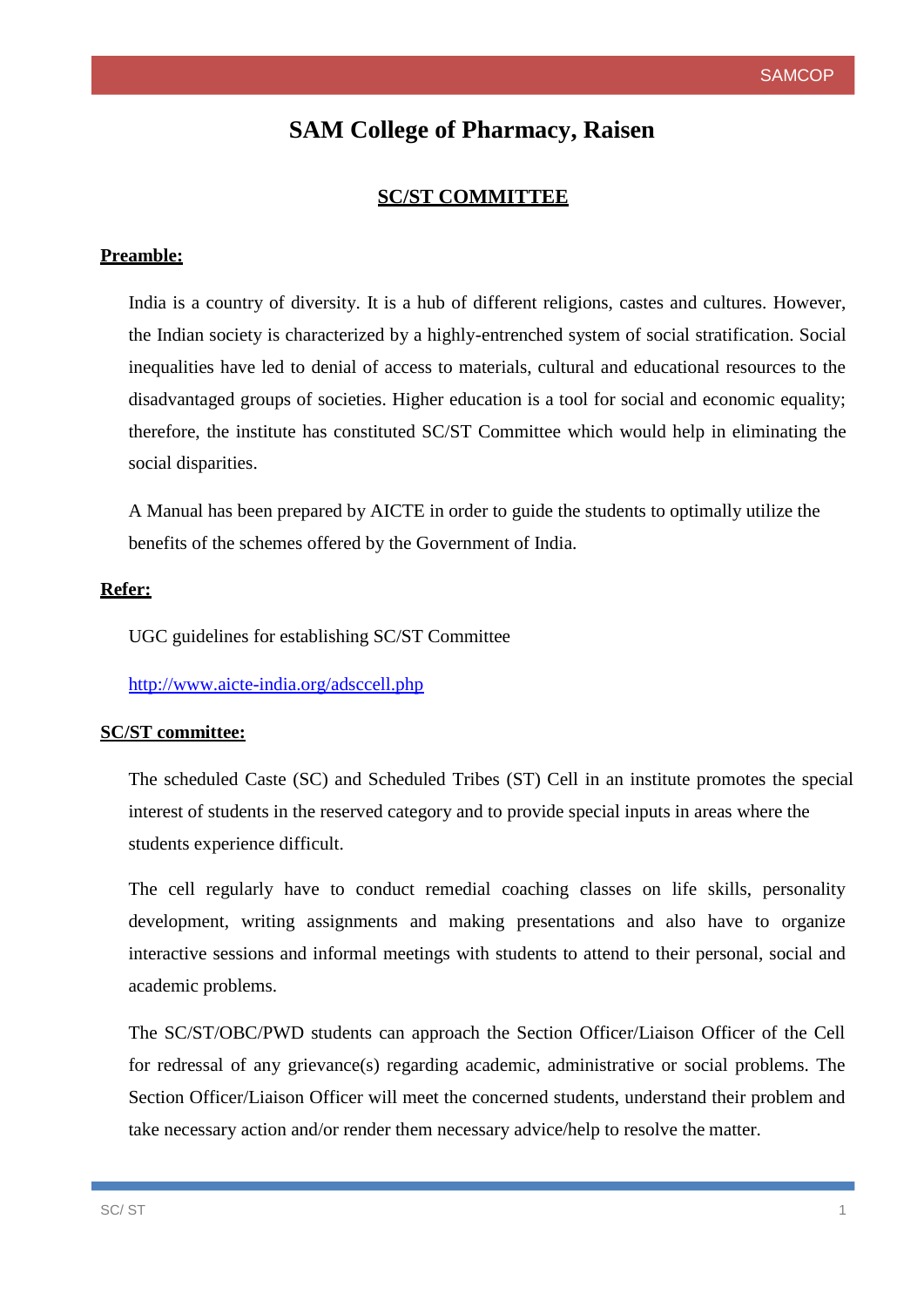#### **Objectives:**

According to the UGC Guidelines of 1998, following are the objectives of the Committee is as follows

- i. Circulate GOI and Commission's decisions and to collect regularly, on an annual basis, information regarding course-wise admissions to candidates belonging to the Scheduled Castes and Scheduled Tribes in the College.
- ii. Analyze information on admissions, education, training and employment of SCs and STs; prepare reports for transmission to the Ministry of Human Resource Development/University Grants Commission and such other authorities as may be required.
- iii. Function as a Grievances Redressal Cell for the grievances of SC/ST students and employees and render them necessary help in solving their academic as well as administrative problems.
- iv. To promote higher education among these two communities suffering economic, social and educational deprivations.

#### **Duties of Liaison Officer:**

The Liaison Officer, on behalf of the Cell, facilitates the overall welfare of the students, staff and faculty as per the guidelines issued by AICTE.

#### **Frequency of Meeting:**

According to the regulations framed by AICTE, the Committee meets at least two times in a year and the decisions arrived at is mandatory to be implemented. The Committee functions under the Chairmanship of the Director.

#### **SC/ST Committee at SAMCOP:**

SAMCOP in compliance with the UGC and AICTE guidelines has constituted SC/ST Committee to help the SC/ST categories integrate with other communities of the institute and to remove difficulties, which they may be experiencing.